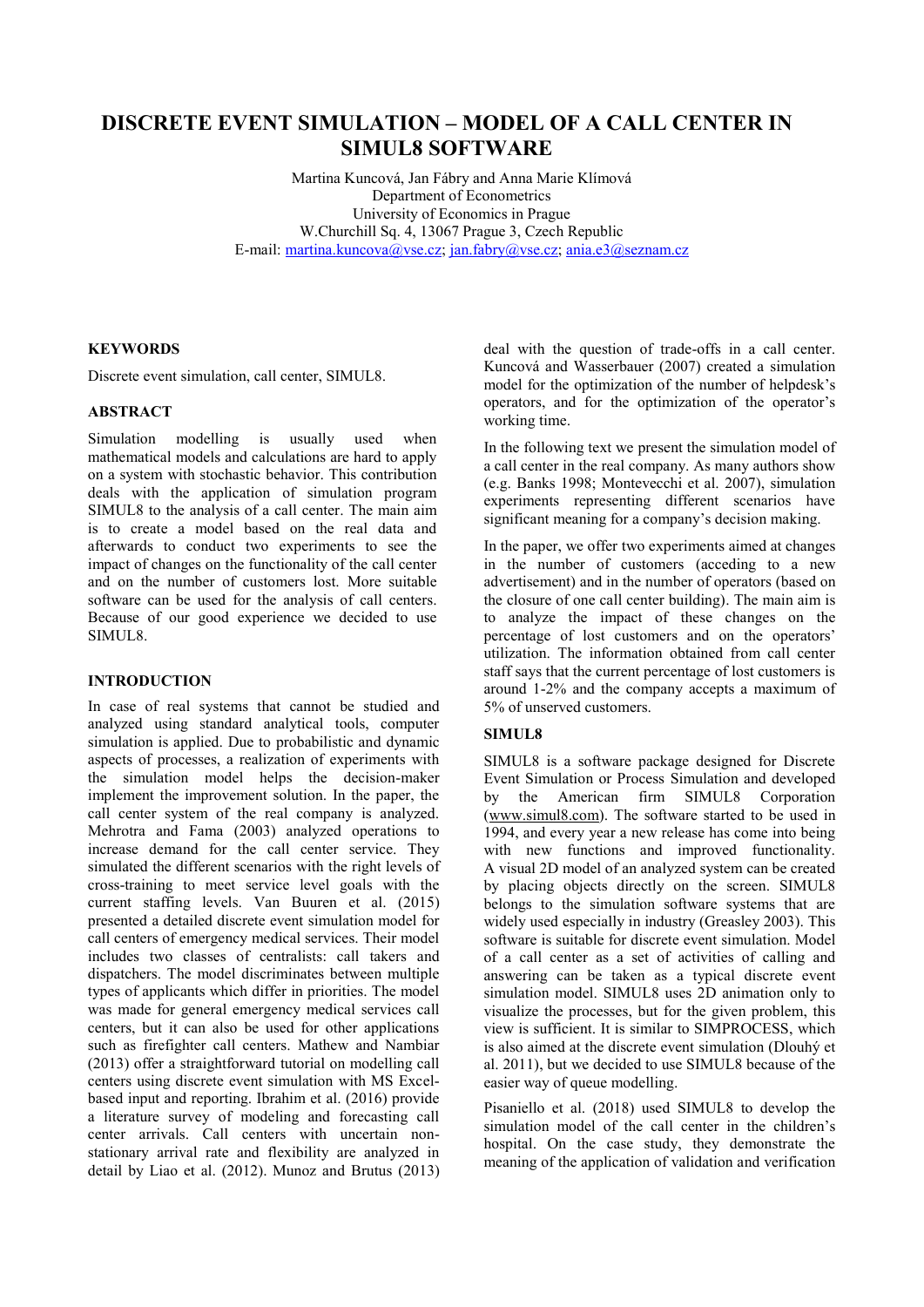techniques as the most critical aspects of the simulation modelling process.

Similarly, Vermeulen (2017) shows the exiting application of SIMUL8 to call center staffing and performance in the video presentation.

Fousek et al. (2017) tried to find out the total time needed for the increased production given by the new contract and also to show the bottleneck of the production system.

#### **SIMUL8 main components**

SIMUL8 operates with 6 main parts out of which the model can be developed: Work Item, Work Entry Point, Storage Bin, Work Center, Work Exit Point, Resource (Concannon et al. 2007).

Work Item: dynamic object(s) (customers, products, documents or other entities) that move through the processes and use various resources. Their main properties that can be defined are labels (attributes), an image of the item (showed during the animation of the simulation on the screen) and advanced properties (multiple Work Item Types).

Work Entry Point: an object that generates Work Items into the simulation model according to the settings (distribution of the inter-arrival times). Other properties that can be used in this object are batching of the Work Items, changing of the Work Items! Label or setting of the following discipline (Routing Out).

Storage Bin: queues or buffers where the Work Items wait before the next processes. It is possible to define the capacity of the queue or the shelf life as time units for the expiration.

Work Center: main object serving for the activity description with the definition of the time length (various probabilistic distributions), resources used during the activity, changing the attributes of entities (Label actions) or setting the rules for the previous or following movement of entities (Routing In / Out).

Work Exit Point: an object that describes the end of the modeled system in which all the Work Items finish its movement through the model.

Resource: objects that serve for modelling of limited capacities of the workers, material or means of production that are used during the activities.

All objects (except resources) are linked together by connectors that define the sequence of the activities and also the direction of movement of Work Items.

After the system is modelled, the simulation run follows. The animation shows the flow of items through the system and for that reason the suitability of the model can be easily assessed. When the structure of the model is verified, several trials can be run and then the performance of the system can be analyzed statistically. Values of interest may be the average waiting times or utilization of Work Centers and Resources (Shalliker and Rickets 2002). SIMUL8 can be used for various kinds of simulation models (Concannon et al. 2007). The case studies can also be seen on the website www.simul8.com.

Our experience shows that SIMUL8 is easy to learn when only the main components are used (without the necessity to use Visual Logic with different programming functions). It can serve not only for the modelling of different services (Dlouhý et al. 2011) but also for the simulation of various production processes (Ficová and Kuncová 2013; Fousek et al. 2017).

# **PROBLEM DESCRIPTION**

The main aim of this article is to create a simulation model of a call center of one unnamed telecommunications company and to test the influence of the number of customers' changes (increase) on the call center functionality. The type of the system can be described as an open queueing system with multiple parallel service lines and with an unlimited number of requests. In this case, however, classical mathematical models of queuing theory cannot be used to determine the average queue length nor the optimal number of call center operators since the system contains more variables than it is usual for the mathematical model. Therefore, it is preferable to use a simulation model, and discrete event simulation is a suitable solution to the problem.

In general, two kinds of requirements can enter a given call center. The first one is a customer (households, companies with a contract, companies without contract) requesting information; the second one is the called customer who has been chosen by the company itself for the questionnaire survey. In the case of customers calling to the call center, the inter-arrival times have a stochastic distribution (statistical analysis of the data revealed that the distribution should be exponential) with different parameters for each day period, whereas for customers who are called by the company the distribution can be taken as normal for the whole week. These customers are pre-selected for the given week by the company, and afterwards, the free operators could call them to ask for an opinion on the product or fill out a questionnaire.

Data for the simulation model was obtained on the basis of monthly traffic monitoring and discussions with call center staff. A more detailed description of data collection can be found in Klímová (2019).

## **CALL CENTER DATA**

The objective of the simulation is to model the real call center with a defined number of operators for each day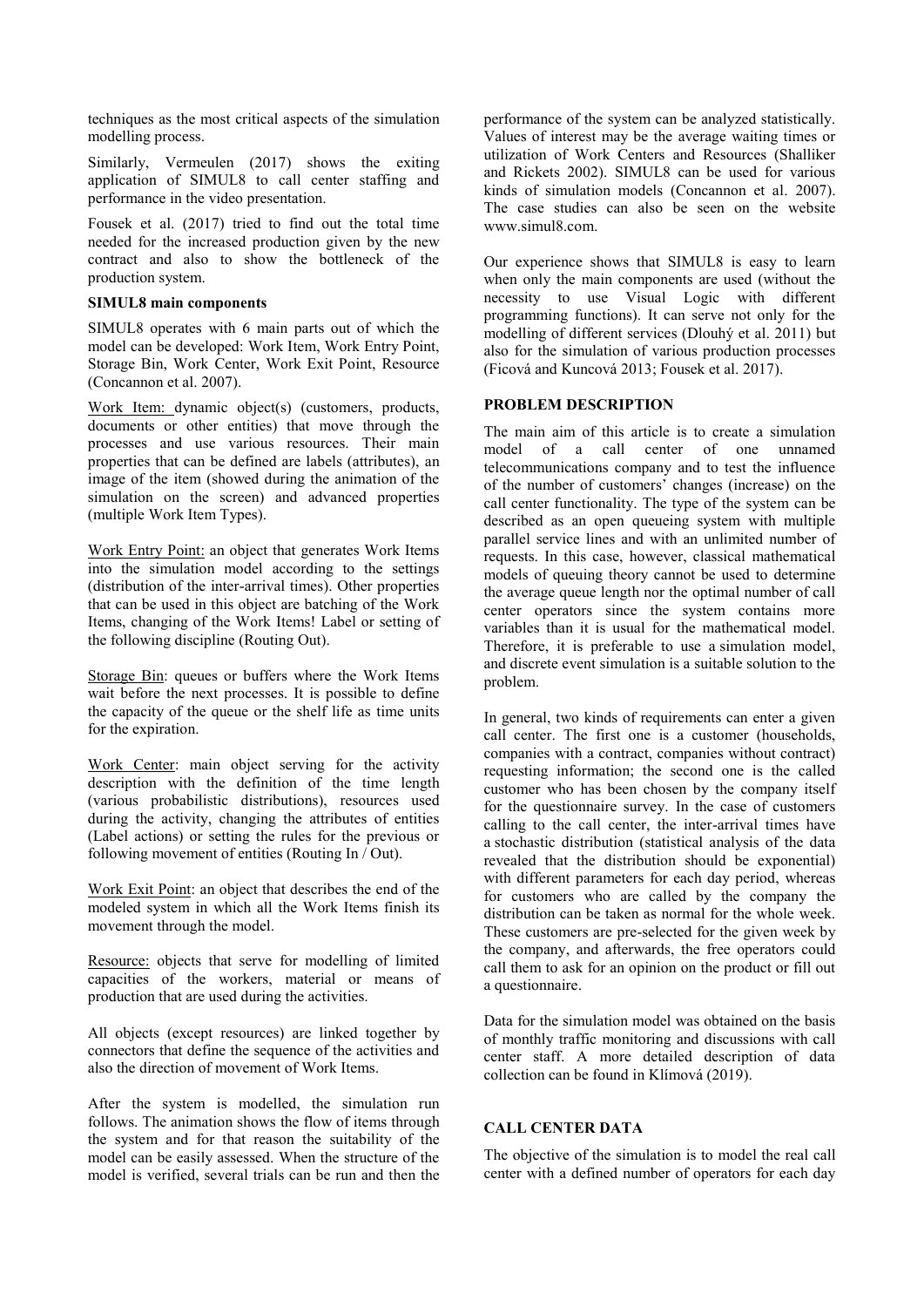period and afterwards to describe the impact of selected changes on the operation of this call center (also called "Infoline"). A call center is usually a group of employees that obtain the requirements of the customers and try to solve them. The requirements are reported by telephone/mobile phone. In the selected call center 3 groups of customers usually call to ask for any advice or information. The first type of customers can be described as individuals or households and it is unimportant whether they have a contract with the company or not. The other two types of customers are companies: both companies belonging to customers, i.e. with a valid contract, and other companies that do not yet have a contract. The call center has 3 buildings (called Infoline 1, Infoline 2, Infoline 3) where the workers/operators answer the customers' questions or call to customers.

Table 1 summarizes necessary information about the intervals between customer calls in each time window. Distributions' fittings were tested in Crystal Ball to find the estimations of parameters (detailed data analysis is presented in Klímová, 2019). For the inter-arrival times' generation, the exponential distribution is used. Three different types of customers contacting the call center can be identified: individual customers or households (we call them B2C), companies that already have a contract (B2B) and companies without any contract (other). Data analysis of the call lengths showed that even for this case, the exponential distribution should be used to generate the time length of each call. The number of the customers called by the call center can be estimated as a random variable from the normal distribution with the mean value equal to 200 and standard deviation equal to 20. The average length of the call can be estimated by exponential distribution with the mean value equal to 416 seconds (nearly 7 minutes).

Table 1: Mean value of exponential distribution of inter-arrival times in seconds

| Time of the day | B2C  | B2B  | Other | Call<br>length |
|-----------------|------|------|-------|----------------|
| 8:00-12:00      | 59   | 6.3  | 5.9   | 338            |
| 12:00-16:00     | 6.0  | 6.4  | 6.1   | 340            |
| 16:00-21:00     | 14.6 | 16.4 | 14.8  | 286            |
| 21:00-7:00      | 155  | 193  | 188   | 181            |

Table 2: Number of operators on infolines during a working day

| Time of the<br>dav | <b>Infoline 1</b> | Infoline 2 | <b>Infoline 3</b> |
|--------------------|-------------------|------------|-------------------|
| $7:30-9:00$        | 90                | 74         | 28                |
| $9:00 - 12:00$     | 120               | 88         | 38                |
| 12:00-16:30        | 140               | 88         |                   |
| 16:30-20:00        |                   | 32         | フフ                |

The analyzed call center has more buildings where all the operators work. For the purposes of the simulation model, four daily time windows (see Table 2) with different numbers of employees on three workplaces (infolines) were identified, followed by the emergency team, which is used to strengthen the standard daytime and nighttime capacity of the call center (see Table 3). The most numerous is the Infoline 1 team, where the temporary workers work, which is also reflected in staff turnover and work efficiency.

Table 3: Number of operators on emergency line during a working day

| Time of the day | <b>Emergency line</b> |
|-----------------|-----------------------|
| $1:30-7:30$     |                       |
| $16:30-19:30$   |                       |
| $19:30-1:30$    |                       |

#### **MODEL IN SIMUL8**

The simulation model was developed in SIMUL8 software. The main entity (Work Item Type) that moves within the system is the customer, with the Type label indicating the customer (Type = 1 for the B2B customer, Type  $= 2$  for the B2C customer, Type  $= 3$  for other customers). Based on the data in Table 1, the new named time dependent distribution (see Figure 1) consisting of inter-arrival times distributions for all time windows had to be created for each type of the customer. Figure 2 shows the settings for the "other" customers and Figure 3 the settings of one new named distribution as a part of the time dependent distribution. Similar types of named distributions were prepared for inter-arrival times of customers B2B and B2C.



Figure 1: New distribution usage for the inter-arrival times of "other customers"

Aside from the customer calls, there should also be calls to customers done by an operator. According to the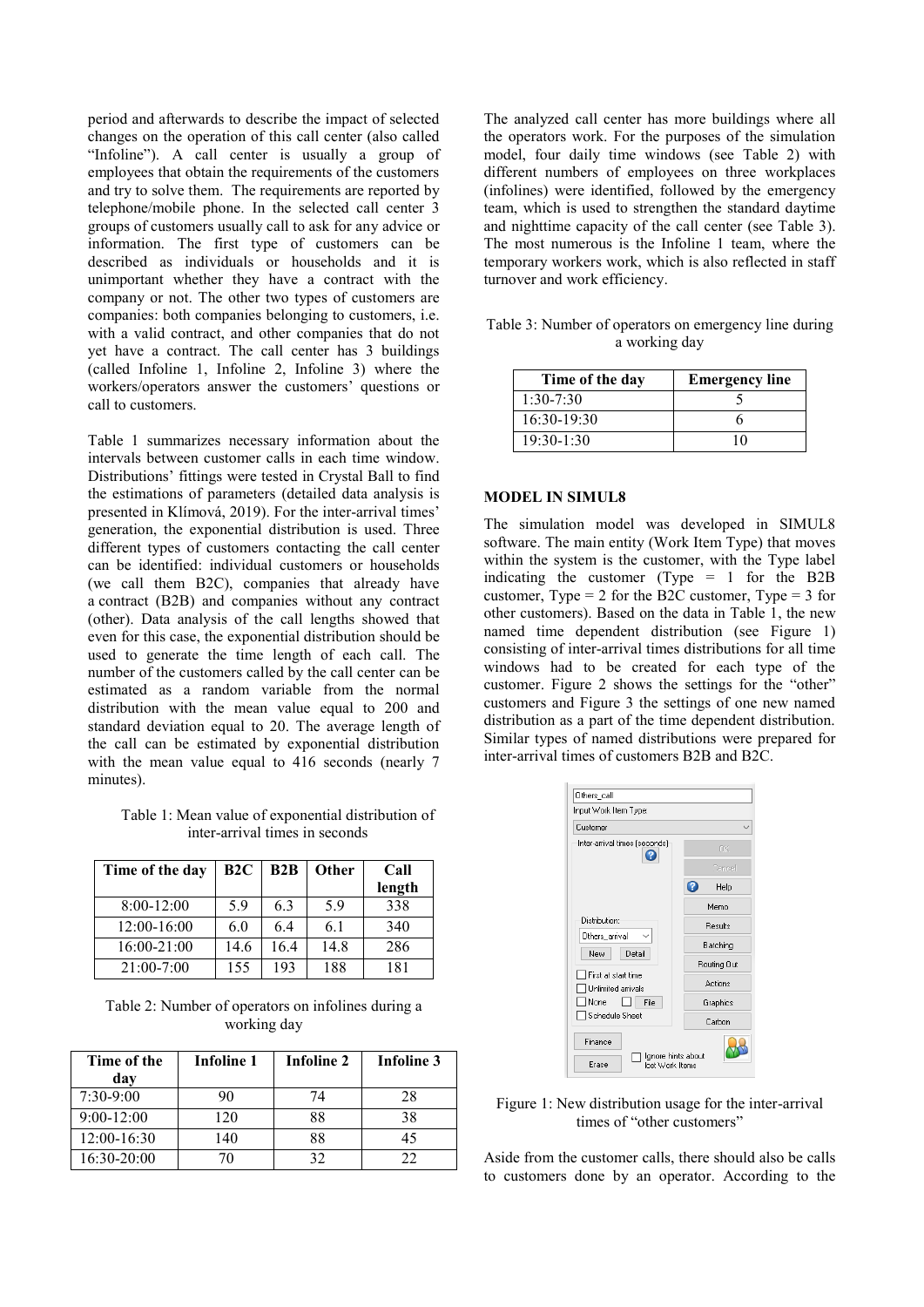information of the call center's workers, the number of selected customers should be around 200 per week – it can be estimated by a normal distribution with the mean value equal to 200 and standard deviation equal to 20. For the model we defined the generation of these called customers once a week in the beginning – that is why the interarrival time was set as a fixed value equal to the length of the simulation run (1 week = 5 working days =  $120$  hours = 432000 seconds) – see Figure 4. The call is usually made when the operator is not busy. He/she then chooses a pre-selected customer and conducts an interview with him/her. Based on real data, it was estimated that the length of this interview could be approximated by an exponential distribution with a mean value of 416 seconds.

| Others arrival                                       |                                       | OK.           |
|------------------------------------------------------|---------------------------------------|---------------|
| Distributions to use:                                |                                       | Cancel        |
| From:                                                | Name:                                 |               |
| 0:00<br>8:00                                         | Others_late_evening<br>Others morning | Ω<br>Help     |
| Others afternoon<br>12:00<br>16:00<br>Others evening |                                       | Memo          |
| 20:00                                                | Others_late_evening                   | Add           |
|                                                      |                                       |               |
|                                                      |                                       | Change Slot   |
|                                                      |                                       | Sample Detail |

Figure 2: Creation of new time dependent distribution

| Named distribution           |        |
|------------------------------|--------|
| Others_evening               |        |
| Sample Value<br>Average:     | 0K     |
| 15                           | Cancel |
|                              | Help   |
| Distribution:                | Memo   |
| Exponential<br>New<br>Detail |        |
| Film Pre-Sample Visual Logic |        |

Figure 3: Creation of new named distribution

As the generation of customers is separated into 3 different inputs and so we do not have to distinguish them with different entity names, but it would be suitable for the results' description. In this situation, the program prefers to create labels in which this distinction can be made. Label Type1 was used to monitor the number of customers served by type (see Figure 5). Each customer has been assigned a unique number identifying the customer group (1 for B2B, 2 for B2C and 3 for other).



Figure 4: Settings of the generation of pre-selected customers for a call

| $\mathbf{B} \parallel \vec{v}$<br>Change:<br>Priorita<br>$ $ Typ 1 | Action<br>$\bigcirc$ Increment<br>◯ Decrement<br><b>●</b> Set to:<br>$\bigcirc$ Add to:<br>Value<br>◯ Mult by:<br>◯ Time Stamp<br>$\bigcirc$ Unique<br>○ Ask VB<br>◯ No Change | OK.<br>Cisse.<br>Help | <b>Label Value</b><br>Value<br><b>OK</b><br>Fixed Value:<br>3<br>Cancel<br>$\cdots$<br>Help<br>Q<br>Distribution: |
|--------------------------------------------------------------------|--------------------------------------------------------------------------------------------------------------------------------------------------------------------------------|-----------------------|-------------------------------------------------------------------------------------------------------------------|
| Add a Label to Change                                              | <b>Em</b> Visual Logic                                                                                                                                                         |                       | Fixed<br>$\checkmark$                                                                                             |
| Change Anything                                                    |                                                                                                                                                                                |                       | Detail<br>New                                                                                                     |
| <b>Remove Selected</b>                                             |                                                                                                                                                                                |                       |                                                                                                                   |

Figure 5: Label settings for each type of customer

After receiving calls, the customer is redirected to a free operator, first to Infoline1, then to Infoline2 or Infoline3, at night to Emergency calls. A minimum of 8 seconds elapses from the call to the connection. If no operator is free, the customer waits on the line. The customer's patience while waiting may vary, but it has been inferred from the experience of the company's employees that after about 200 seconds of waiting, the customer hangs up. Therefore, the queue parameters were set as follows: a minimum wait time of 8 seconds and a maximum patience of 200 seconds (see Figure 6). After 200-second waiting time expiration, the customers renege (see Figure 7).

| <b>Storage Bin Properties</b>      |            |
|------------------------------------|------------|
| Properties<br>Visual Logic         |            |
| To call centers                    | 0K         |
| Capacity:<br>√ Infinite            | Cancel     |
| 200<br>□None<br>Shelf Life:        | Help       |
| 8<br>Min Wait Time:<br>  (seconds) | Memo       |
| Prioritize                         | Results    |
| <b>LIFO</b><br>High Volume         | Start - Up |
| Segregate Results (Typ 1)          | Contents   |
| Carbon                             | Graphics   |
| Finance                            |            |
| Erase                              |            |

Figure 6: Queue to operators' settings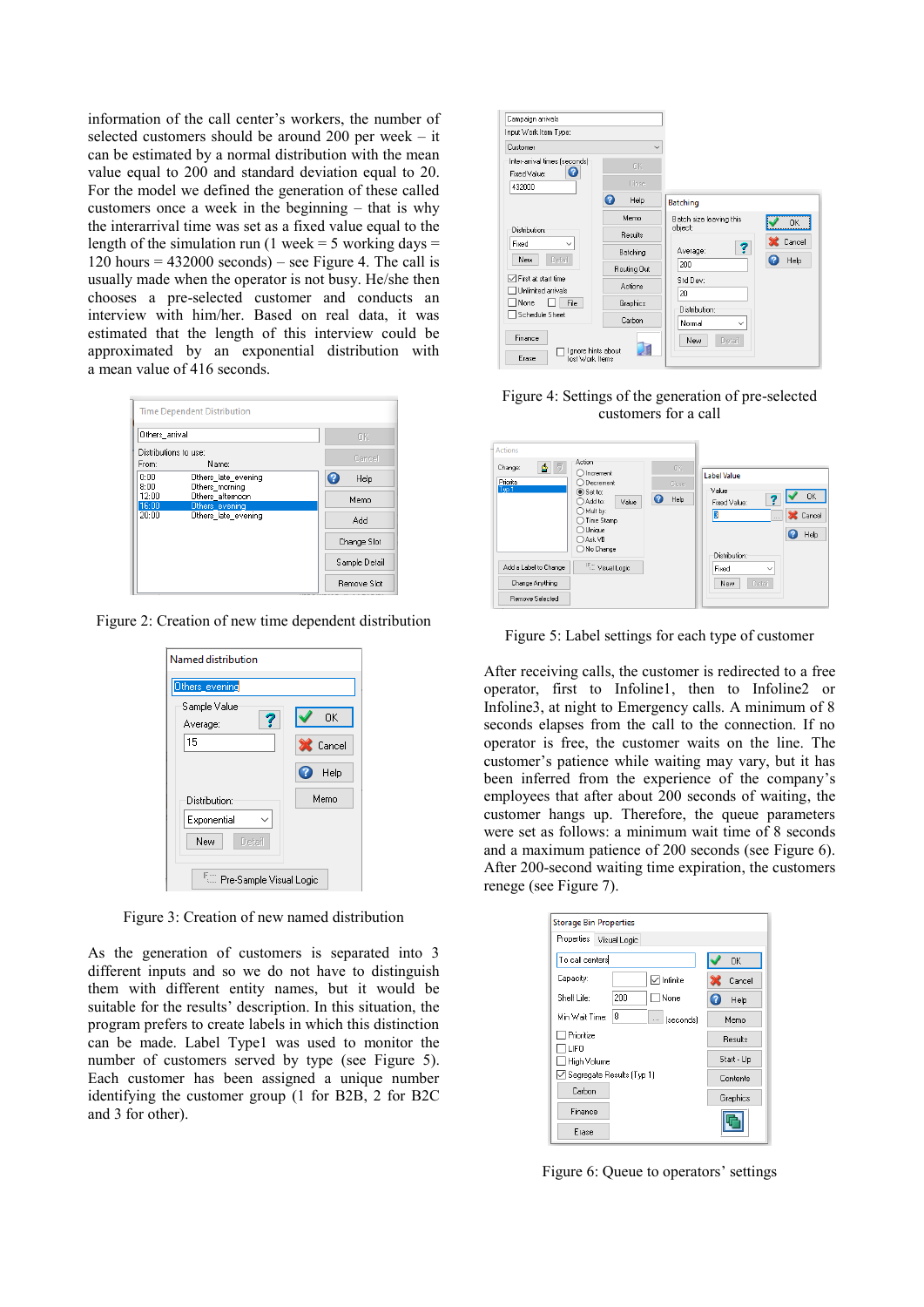

Figure 7: Early exits settings

Based on the data from Table 2 and Table 3 the shifts with a different number of operators were created for each Infoline (see Figure 8).

| <b>Operator Infoline 1</b>                                                                                                                                                                                                | OK.                                                                                                                      |                                                                                                                                                                                                                                                  |                                                                             |
|---------------------------------------------------------------------------------------------------------------------------------------------------------------------------------------------------------------------------|--------------------------------------------------------------------------------------------------------------------------|--------------------------------------------------------------------------------------------------------------------------------------------------------------------------------------------------------------------------------------------------|-----------------------------------------------------------------------------|
| Number of this type of<br>$\overline{0}$<br>resource available:<br><b>Shifts</b><br>□ Shift Dependent<br>Pool Resource<br>Members.<br>Auto adjust replicate levels<br><b>Schedule Sheet</b><br>Carbon<br>Finance<br>Erase | <b>Close</b><br>$\bullet$<br>Help<br>Memo<br>Results<br>Travel<br>Graphics<br>Find<br>Availability                       | <b>Shift Patterns</b><br><b>Names</b><br>Behavior Visual Logic<br>Afternoon [off shift]<br>Early afternoon [off shift]<br>Early moming [off shift]<br>Evening [off shift]<br>Late morning [off shift]<br>Morning [off shift]<br>Night [on shift] | <b>OK</b><br>Cancel<br>Heb<br>Q<br>Properties<br>New<br>Erase<br>Gantt View |
|                                                                                                                                                                                                                           | <b>Shift Availability</b>                                                                                                |                                                                                                                                                                                                                                                  |                                                                             |
|                                                                                                                                                                                                                           | Shift:<br>n<br>Early morning<br>90<br>Morning<br>120<br>Late morning<br>140<br>Early afternoon<br>Availability: <b>1</b> | 0K<br>$\land$<br>Close<br>v<br>7<br>Help<br>Shift Work Patterns                                                                                                                                                                                  |                                                                             |

Figure 8: Shifts settings (Infoline1)

The setting of the number of operators is different for the campaign, i.e. for calls to customers by the call center. Here all operators from Infoline1, Infoline2 and Infoline3 could be used if they are currently free. In SIMUL8 a pool resource is selected (Figure 9). Work centers that require a pool resource can be given any resource from the list of members.

| Properties<br>Visual Logic                    |          |                                  |                                               |                                                    |                                               |
|-----------------------------------------------|----------|----------------------------------|-----------------------------------------------|----------------------------------------------------|-----------------------------------------------|
| Call Resource                                 |          | GK.                              |                                               |                                                    |                                               |
| Number of this type of<br>resource available: | 10       | <b>Disse</b>                     |                                               |                                                    |                                               |
| Shift Dependent                               | SFifts:  | $\boldsymbol{\varOmega}$<br>Help |                                               |                                                    |                                               |
| <b>□</b> Pool Resource                        | Members. | Memo                             | Members of this Resource Pool                 |                                                    |                                               |
| Auto adjust replicate levels                  |          | <b>Results</b>                   | All available Resources<br>Emergency Operator | Besources in this Pool<br>Operator Infoline 3      |                                               |
| Schedule Sheet                                |          | Travel                           |                                               | Operator Infoline 2<br>Operator Infoline 1<br>$\,$ | ×.<br>ര                                       |
| Cathon                                        | Set.     | Graphics                         |                                               | $\hat{<}$                                          |                                               |
|                                               |          | Find                             |                                               | Timing                                             | Priority                                      |
| Finance                                       |          | Availability                     |                                               | Depends on<br>resource.                            |                                               |
| Erase                                         |          |                                  |                                               | G                                                  | <b>O</b> List Sequence<br>$\bigcap$ Circulate |

Figure 9: Pool resource settings

The whole model with 3 customer entrances, 1 calls to customer, 3 infolines, 1 emergency calls center, 1 campaign center, 1 exit for served customers and 1 exit for those who hung up early (see Figure 10).



Figure 10: Final model in SIMUL8

Finally, the run settings are necessary to make. The model was tested on the simulation time of 5 days run, 24 hours per day. First, the warm-up period was set to 1 day but the results showed that it is not necessary to set a warm-up as it has no influence on them.

| <b>Clock Properties</b>                                        |                                                                                        |                            |
|----------------------------------------------------------------|----------------------------------------------------------------------------------------|----------------------------|
| Time Units<br>◉ Seconds<br>$\bigcap$ Minutes                   | $\bigcap$ Hours<br>$\supset$ Days                                                      | OK.                        |
|                                                                | For units smaller than seconds use decimals of units e.g. 0.001 = 1 millisecond        | Clase                      |
| Time format<br>◯ Simple unit count from zero<br>Decimals:<br>n | Percent<br>Time only<br>to Time & Day                                                  | œ<br>Help<br>Apply<br>More |
| Description:                                                   | <b>◎</b> Digital<br>Clock Face                                                         | Calendar                   |
| ) HH:MM<br>HH:MM.000                                           | O HH:MM:SS<br>HH:MM:SS.000                                                             |                            |
| Days<br>$\n  0$ Date<br>$①$ Day<br>◯ Day, Week                 | Mon, Tues,<br>Wealth Days per week: 5                                                  |                            |
| Running Time<br>Start time each day (HH:MM):                   | nn nn                                                                                  |                            |
| Duration of day (HH:MM):                                       | 24:00                                                                                  |                            |
| Warm Up Period                                                 | <b>Besults Collection Period</b>                                                       |                            |
|                                                                | The simulation will run for the total of Warm Up Period + Results<br>Collection Period |                            |

Figure 11: Simulaton model run settings

# **RESULTS**

After 1 run (5 days experiment) more than 87000 of customers were served, and only 1187 customers (1.34%) were lost (see Figure 12). The results (see Table 4, Table 5) corresponds with information and data obtained from call center workers (expected hang ups were about 1-2%).

The operators' usage for all infolines is high enough, but it corresponds with the information we have from the call center workers. Every available operator is used every day (Table 5) and its number corresponds to fluctuations in incoming calls. Figures 13, 14 and 15 illustrate the number of busy operators during 5 days on Infoline1, Infoline2 and on Emergency calls.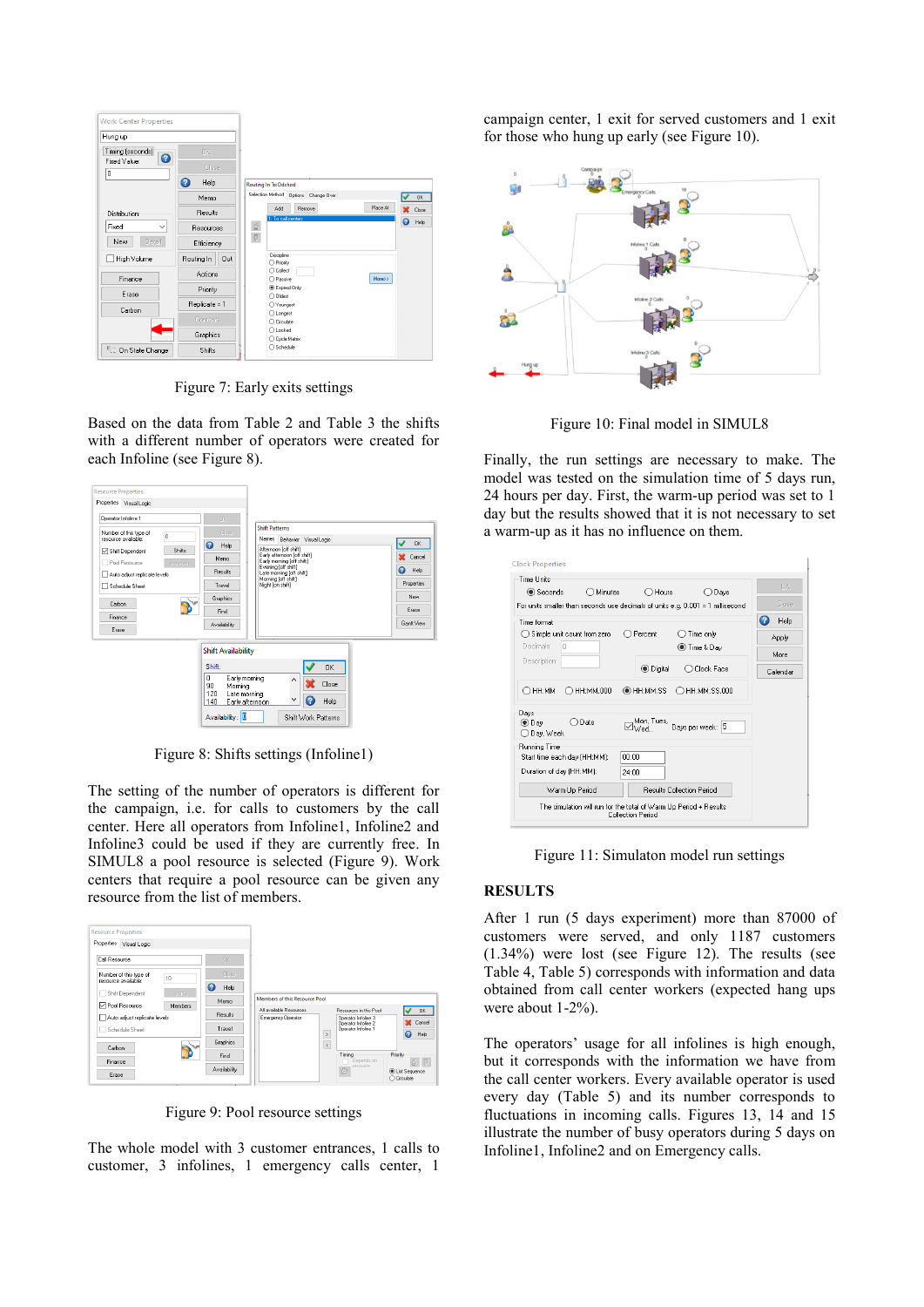

Figure 12: Five days simulation run results

| <b>Customer</b>    | No. of    | lost (%)  |
|--------------------|-----------|-----------|
|                    | generated |           |
| B <sub>2</sub> B   | 28979     | 397(1.37) |
| B2C                | 29735     | 427(1.44) |
| other              | 29794     | 363(1.22) |
| Pre-selected calls | 188       |           |

Table 5: Operators' usage

| Operator  | $\frac{6}{9}$ | Avg.no. of used | Max. no. of |
|-----------|---------------|-----------------|-------------|
|           | usage         | operators       | used        |
| Infoline1 | 82            | 49 1            | 140         |
| Infoline2 | 85            | 32.2            | 88          |
| Infoline3 | 87            | 16.6            |             |
| Emergency |               | 28              |             |



Figure 13: Infoline1 operators' usage

The maximum number of waiting customers was 127 (see Figure 16), but on average only 7.5 customers were waiting with an average waiting time of 36.7 seconds. About 64% of waiting calls were connected till 10 seconds (see Figure 17).

The maximum was higher on the first observed day (see Figure 16) because some operators were used for campaign and calls to selected customers. A campaign with 188 called customers with a maximum of 20 operators was handled during the first day of the simulation. In this situation, the campaign calls could be spread out over multiple days, but the impact on operators' usage is small, so there is no problem managing the campaign on any day.



Figure 14: Emergency operators' usage

| <b>Resource Results</b>                |                       |
|----------------------------------------|-----------------------|
| Operator Infoline 2                    | <b>n</b> <sub>K</sub> |
| Utilization:<br>$85 \times$            | Help                  |
| 0 <sup>2</sup><br>Traveling:<br>Detail |                       |
| Graph                                  |                       |
| Sync with other results<br>$\sim$      |                       |
| ◯ Plot every change                    |                       |
| <b>Units of Resource in use:</b>       |                       |
| Currently:                             | n                     |
| Mininum                                |                       |
| Average:                               | 32.26                 |
| Maximum                                | 88                    |

Figure 15: Infoline2 operators' usage



Figure 16: Number of customers in a queue to operators

| <b>Storage Bin Results</b>                                                                                                                                                                                                                     |                                                              |
|------------------------------------------------------------------------------------------------------------------------------------------------------------------------------------------------------------------------------------------------|--------------------------------------------------------------|
| To call centers<br>Number of work items in this storage:                                                                                                                                                                                       | 0K                                                           |
| Currently:<br>1<br>Minimum<br>0.00<br>7.52<br>Average:<br>127.00<br>Maximum:<br><b>Total Entered:</b><br>88508<br>Graph<br>Sunc with other results<br>$\overline{\sim}$<br>Plot every change                                                   |                                                              |
| Queuing Time:<br>Non-Zeros<br>Segregation Category:<br>$\blacktriangleleft$<br>800<br>Minimum<br>8.00<br>37.47<br>37.47<br>Average:<br>Maximum:<br>200.00<br><b>Standard Deviation:</b><br>52.26<br>28978<br>Number of non zero queuing times: | ×<br>Queuing Time: To call centers<br>76 69<br>57<br>%<br>38 |
| Queuing Time within limit:<br>10<br>Time limit:<br>seconds<br>ш<br>64%<br>Percentage within limit:                                                                                                                                             | 19<br>Ō<br>200<br>n<br>Queuing Time                          |

Figure 17: Queue to operators results

# **EXPERIMENTS WITH MODEL**

Since the simulation model was validated and corresponded to reality, it could be used for experiments. There were two types of changes. The first experiment was to test how the percentage of lost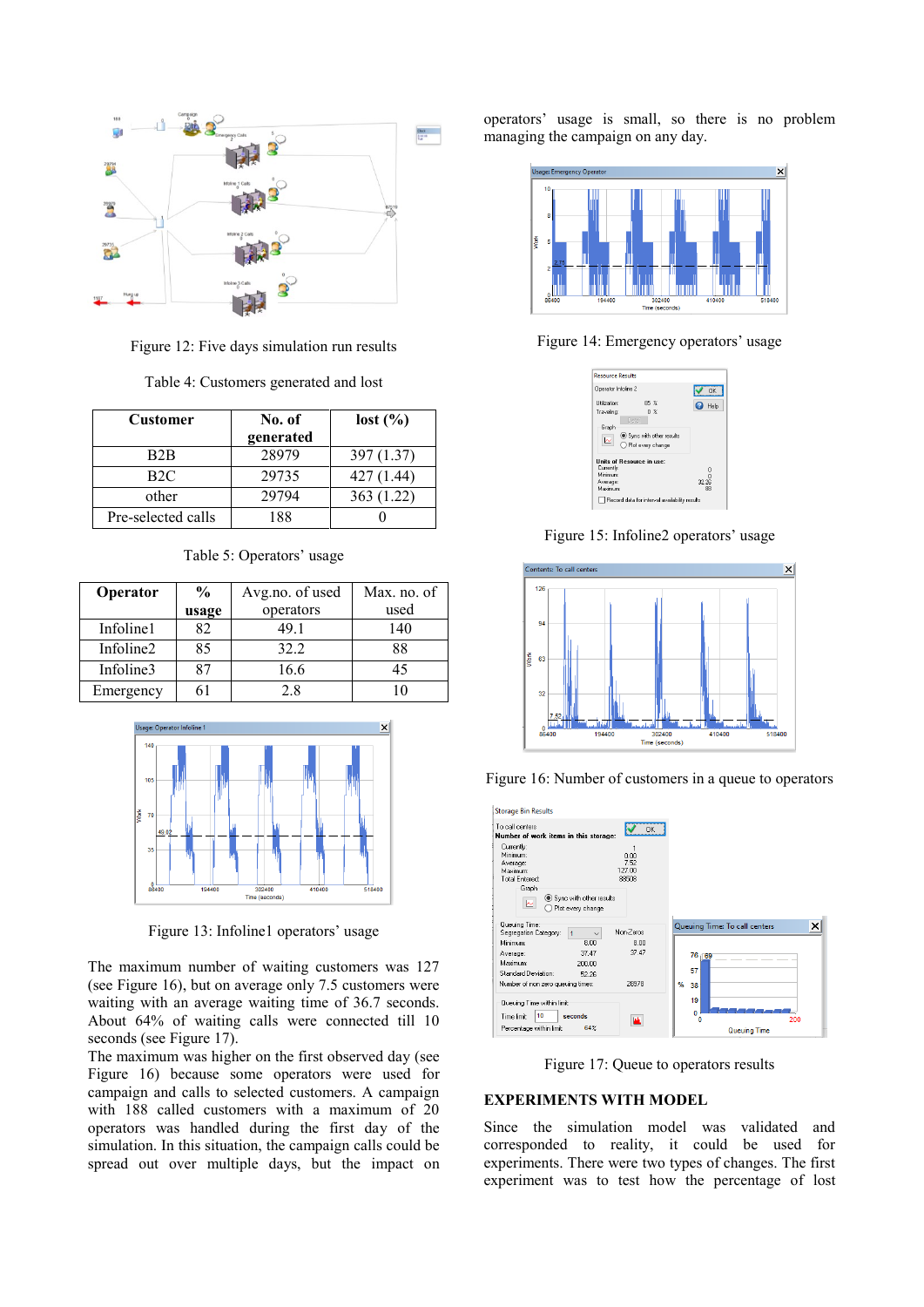customers will be affected by the introduction of new advertising spots on a new product. The second experiment concerns the analysis of the call center operation during the reconstruction of one of the buildings, i.e. of the number of the operators' decrease.

The first experiment assumes adding new calling customers based on the advertisement action. For this type of arrivals, a new time dependent distribution was created with seven time slots and two probability distributions (exponential) related to the scheduled launch of the ads (see Table 6).

| Table 6: New customers – inter-arrival times |  |  |  |  |
|----------------------------------------------|--|--|--|--|
| distributions                                |  |  |  |  |

| Day time    | Distribution (avg. time<br>in seconds) |  |
|-------------|----------------------------------------|--|
| 8:00-10:30  | Exp(45)                                |  |
| 10:30-11:00 | Exp(8)                                 |  |
| 11:00-14:00 | Exp(45)                                |  |
| 14:00-14:30 | Exp(8)                                 |  |
| 14:30-20:00 | Exp(45)                                |  |
| 20:00-20:30 | Exp(8)                                 |  |
| 20.30-21:00 | Exp(45)                                |  |

In the second experiment, we tested the closure of one call center building. It was a reconstruction of Infoline3. Operators cannot move to other buildings because these info lines are all in relatively remote locations. As a result, there is no activity at Infoline 3 throughout the week.

In both experiments, 10 trials (10 weeks) were tested. Average results of all trials and both experiments are summarized in Table 7. The usage of operators in both experiments increased as expected (except of Emergency where no additional calls were set). The number of waiting customers to be served has also increased and so has the average waiting time. The percentage of lost customers in the first experiment was about 3.5% which can be accepted by the call center, but in the second experiment, it is 11.2% which is very high.

Table 7: Results of experiments

| Simul. object   | Experiment 1 | Experiment 2 |
|-----------------|--------------|--------------|
| Infoline1 usage | 85%          | 89%          |
| Infoline2 usage | 88%          | 90%          |
| Infoline3 usage | 88%          | $0\%$        |
| Emergency usage | 64%          | 64%          |
| Max. queue      | 148          | 134          |
| length          |              |              |
| Avg. waiting    | 73.7         | 136.1        |
| time (seconds)  |              |              |
| Lost customers  | 3516         | 9894         |
| $%$ of lost     | 3.5%         | 11.2%        |
| customers       |              |              |

The call center could be successful in the case of a promotional event with minimal impact on operators' usage and with acceptable impact on the percentage of the customers lost. In the case of short-term closure of Infoline3, the impact on lost customers would be more significant and unacceptable for the company. It is, therefore, necessary to consider not to close one building as a whole and attempt reconstruction while maintaining partial operation.

# **CONCLUSION**

The aim of the contribution was to demonstrate the applicability of SIMUL8 on the call center modelling. The model was based on available information given by employees of the call center. The simulation model should have shown the impact of an increasing number of customers and a decreasing number of operators. First, the impact of a promotional event was tested to monitor the utilization of operators. Second, a shortterm closure of one infoline was examined to analyze the number of lost customers. While the first strategy seems to be suitable for the human resource management, the second one is not quite acceptable because of too high percentage of the customers lost. Although the situation was slightly simplified, the model corresponds with the real situation and proves a possibility to satisfy increased demand (number of calls) and problems when one part of the call center is closed. We verified that for this type of the real system analysis, a simulation model is the suitable tool to indicate the impact of planned changes in the system processes.

#### **ACKNOWLEDGEMENTS**

This work was supported by the grant No. F4/66/2019 of the Faculty of Informatics and Statistics, University of Economics, Prague.

#### **REFERENCES**

- Banks, J., 1998. *Handbook of Simulation*. USA, John Wiley & Sons
- Concannon, K. et al. 2007. *Simulation Modeling with SIMUL8*. Visual Thinking International, Canada.
- [Dlouhý, M.](http://eso.vse.cz/~sklenak/pcvse/pcvse-sfx.php?krestni=Martin&prijmeni=Dlouh%FD&katedra=KEKO), [Fábry, J.](http://eso.vse.cz/~sklenak/pcvse/pcvse-sfx.php?krestni=Jan&prijmeni=F%E1bry&katedra=KEKO), [Kuncová, M.](http://eso.vse.cz/~sklenak/pcvse/pcvse-sfx.php?krestni=Martina&prijmeni=Kuncov%E1&katedra=KEKO) and T. Hladík. 2011. *Business Process Simulation* (in Czech). Computer Press.
- Ficová, P. and M. Kuncová, 2013. "Looking for the equilibrium of the shields production system via simulation model". In *Modeling and Applied Simulation 2013*. (Athens, Sept. 25-27). Genova : DIME Universita di Genova, 50–56.
- Fousek, J., Kuncová, M. and Fábry, J.: Discrete Event Simulation – Production Model in SIMUL8. In: Proceedings of the 31st European Conference on Modelling and Simulation ECMS 2017, Budapest,